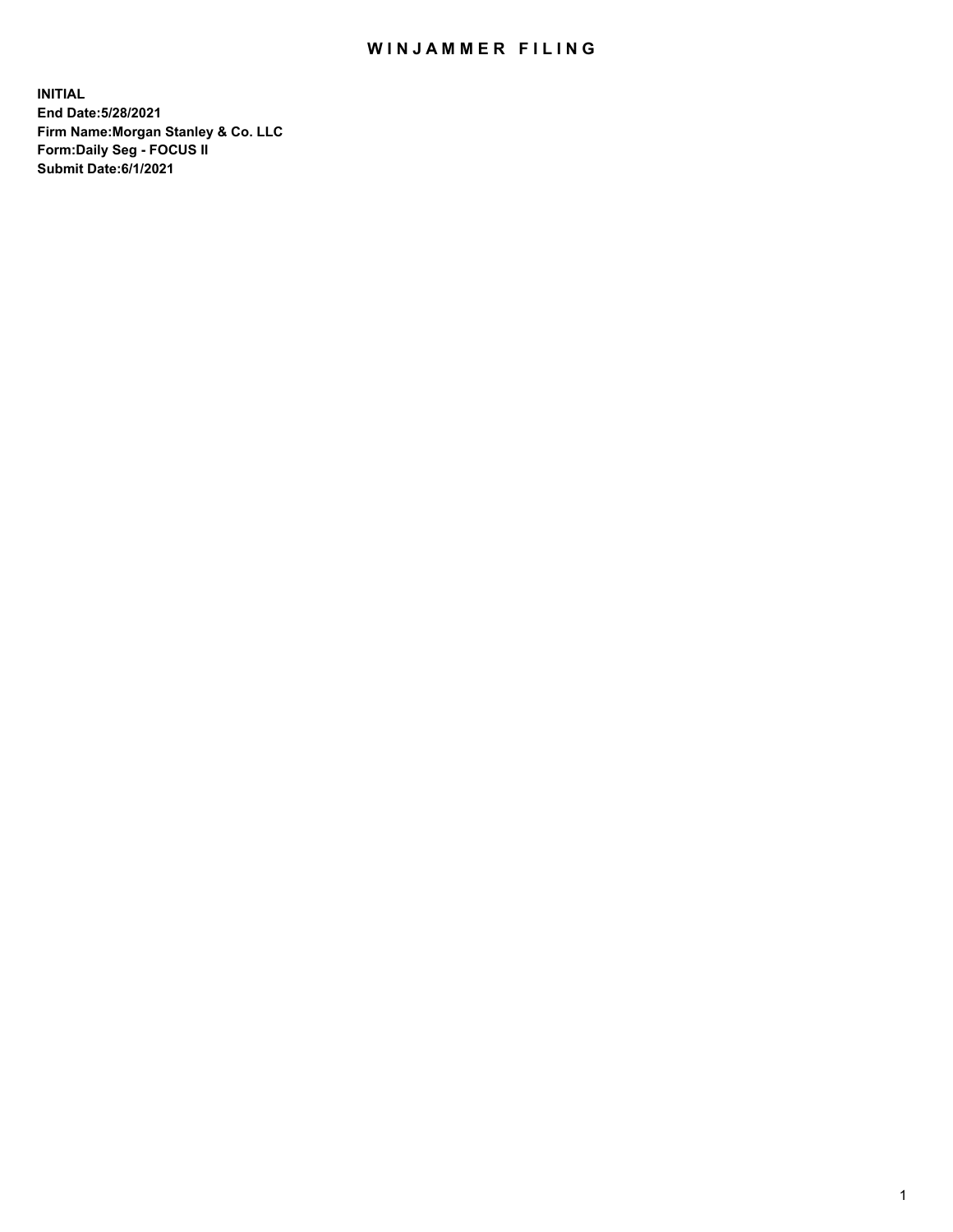**INITIAL End Date:5/28/2021 Firm Name:Morgan Stanley & Co. LLC Form:Daily Seg - FOCUS II Submit Date:6/1/2021 Daily Segregation - Cover Page**

| Name of Company                                                                                                                                                                                                                                                                                                                | Morgan Stanley & Co. LLC                                    |
|--------------------------------------------------------------------------------------------------------------------------------------------------------------------------------------------------------------------------------------------------------------------------------------------------------------------------------|-------------------------------------------------------------|
| <b>Contact Name</b>                                                                                                                                                                                                                                                                                                            | <b>Ikram Shah</b>                                           |
| <b>Contact Phone Number</b>                                                                                                                                                                                                                                                                                                    | 212-276-0963                                                |
| <b>Contact Email Address</b>                                                                                                                                                                                                                                                                                                   | lkram.shah@morganstanley.com                                |
| FCM's Customer Segregated Funds Residual Interest Target (choose one):<br>a. Minimum dollar amount: ; or<br>b. Minimum percentage of customer segregated funds required:% ; or<br>c. Dollar amount range between: and; or<br>d. Percentage range of customer segregated funds required between:% and%.                         | 235,000,000<br><u>0</u><br>0 <sup>0</sup><br>00             |
| FCM's Customer Secured Amount Funds Residual Interest Target (choose one):<br>a. Minimum dollar amount: : or<br>b. Minimum percentage of customer secured funds required:%; or<br>c. Dollar amount range between: and; or<br>d. Percentage range of customer secured funds required between: % and %.                          | 140,000,000<br><u>0</u><br>0 <sub>0</sub><br>0 <sub>0</sub> |
| FCM's Cleared Swaps Customer Collateral Residual Interest Target (choose one):<br>a. Minimum dollar amount: ; or<br>b. Minimum percentage of cleared swaps customer collateral required:% ; or<br>c. Dollar amount range between: and; or<br>d. Percentage range of cleared swaps customer collateral required between:% and%. | 92,000,000<br><u>0</u><br><u>00</u><br>00                   |

Attach supporting documents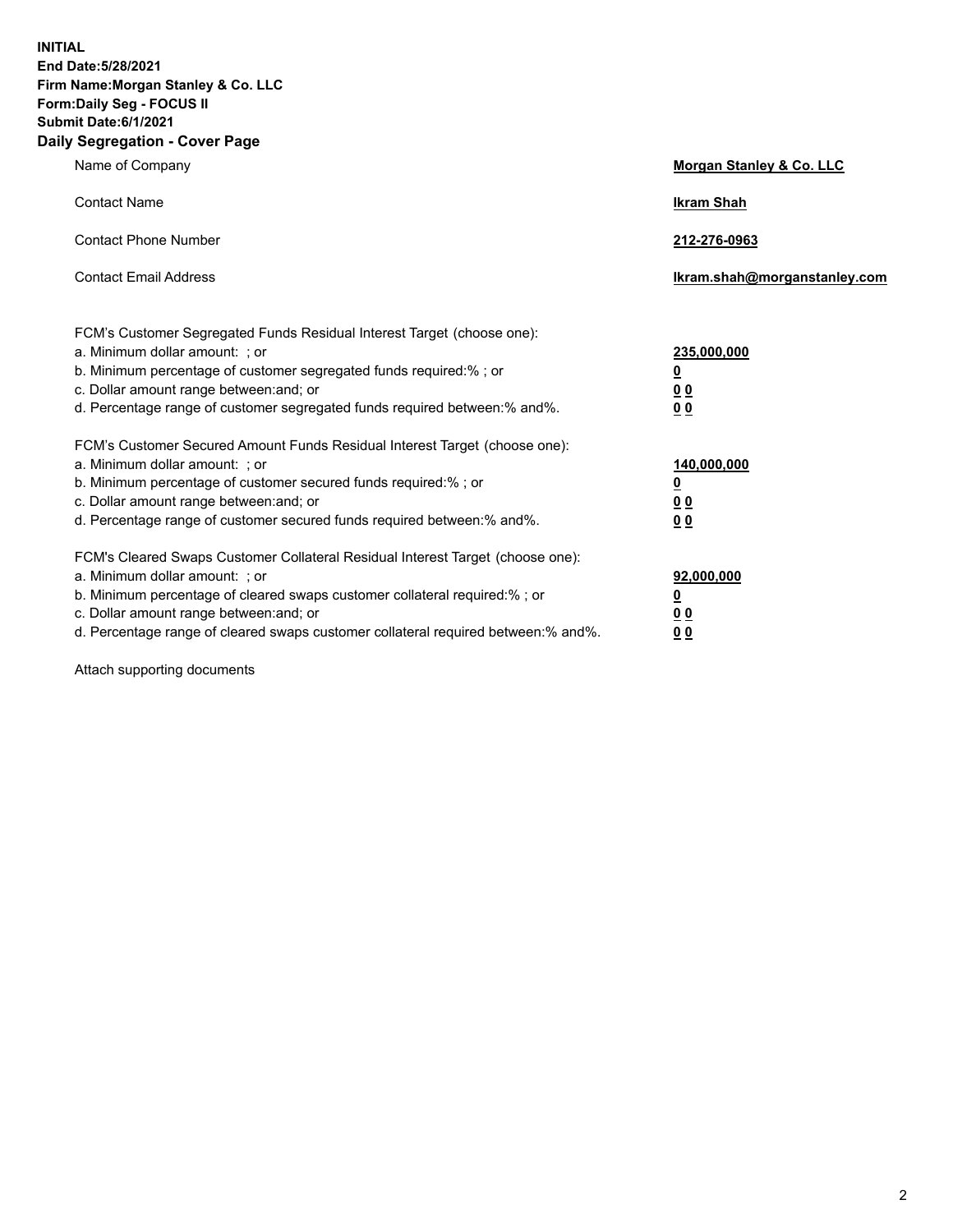| <b>INITIAL</b> | End Date: 5/28/2021<br>Firm Name: Morgan Stanley & Co. LLC<br>Form: Daily Seg - FOCUS II<br>Submit Date: 6/1/2021<br><b>Daily Segregation - Secured Amounts</b>  |                                                                  |
|----------------|------------------------------------------------------------------------------------------------------------------------------------------------------------------|------------------------------------------------------------------|
|                | Foreign Futures and Foreign Options Secured Amounts                                                                                                              |                                                                  |
|                | Amount required to be set aside pursuant to law, rule or regulation of a foreign<br>government or a rule of a self-regulatory organization authorized thereunder | $0$ [7305]                                                       |
| $\mathbf{1}$ . | Net ledger balance - Foreign Futures and Foreign Option Trading - All Customers<br>A. Cash                                                                       | 4,756,554,406 [7315]                                             |
| 2.<br>3.       | B. Securities (at market)<br>Net unrealized profit (loss) in open futures contracts traded on a foreign board of trade<br>Exchange traded options                | 2,142,558,393 [7317]<br>1,070,763,373 [7325]                     |
|                | a. Market value of open option contracts purchased on a foreign board of trade                                                                                   | 37,905,954 [7335]                                                |
| 4.             | b. Market value of open contracts granted (sold) on a foreign board of trade<br>Net equity (deficit) (add lines 1. 2. and 3.)                                    | -30,989,617 [7337]<br>7,976,792,509 [7345]                       |
| 5.             | Account liquidating to a deficit and account with a debit balances - gross amount                                                                                | 34,651,347 [7351]                                                |
|                | Less: amount offset by customer owned securities                                                                                                                 | -33,074,268 [7352] 1,577,079<br>[7354]                           |
| 6.             | Amount required to be set aside as the secured amount - Net Liquidating Equity<br>Method (add lines 4 and 5)                                                     | 7,978,369,588 [7355]                                             |
| 7.             | Greater of amount required to be set aside pursuant to foreign jurisdiction (above) or line<br>6.                                                                | 7,978,369,588 [7360]                                             |
| 1.             | FUNDS DEPOSITED IN SEPARATE REGULATION 30.7 ACCOUNTS<br>Cash in banks                                                                                            |                                                                  |
|                | A. Banks located in the United States<br>B. Other banks qualified under Regulation 30.7                                                                          | 650,497,777 [7500]<br>527,615,210 [7520] 1,178,112,987<br>[7530] |
| 2.             | <b>Securities</b>                                                                                                                                                |                                                                  |
|                | A. In safekeeping with banks located in the United States<br>B. In safekeeping with other banks qualified under Regulation 30.7                                  | 550, 317, 898 [7540]<br>45,132,732 [7560] 595,450,630<br>[7570]  |
| 3.             | Equities with registered futures commission merchants                                                                                                            |                                                                  |
|                | A. Cash                                                                                                                                                          | 16,735,032 [7580]                                                |
|                | <b>B.</b> Securities                                                                                                                                             | $0$ [7590]                                                       |
|                | C. Unrealized gain (loss) on open futures contracts<br>D. Value of long option contracts                                                                         | 5,100,398 [7600]                                                 |
|                | E. Value of short option contracts                                                                                                                               | $0$ [7610]<br>0 [7615] 21,835,430 [7620]                         |
| 4.             | Amounts held by clearing organizations of foreign boards of trade                                                                                                |                                                                  |
|                | A. Cash                                                                                                                                                          | $0$ [7640]                                                       |
|                | <b>B.</b> Securities                                                                                                                                             | $0$ [7650]                                                       |
|                | C. Amount due to (from) clearing organization - daily variation                                                                                                  | $0$ [7660]                                                       |
|                | D. Value of long option contracts                                                                                                                                | 0 [7670]                                                         |
| 5.             | E. Value of short option contracts<br>Amounts held by members of foreign boards of trade                                                                         | 0 [7675] 0 [7680]                                                |
|                | A. Cash                                                                                                                                                          | 3,822,078,641 [7700]                                             |
|                | <b>B.</b> Securities                                                                                                                                             | 1,547,107,764 [7710]                                             |
|                | C. Unrealized gain (loss) on open futures contracts                                                                                                              | 1,065,662,976 [7720]                                             |
|                | D. Value of long option contracts                                                                                                                                | 37,905,954 [7730]                                                |
|                | E. Value of short option contracts                                                                                                                               | -30,989,617 [7735] 6,441,765,718<br>$[7740]$                     |
| 6.             | Amounts with other depositories designated by a foreign board of trade                                                                                           | $0$ [7760]                                                       |
| 7.             | Segregated funds on hand                                                                                                                                         | $0$ [7765]                                                       |
| 8.             | Total funds in separate section 30.7 accounts                                                                                                                    | 8,237,164,765 [7770]                                             |
| 9.             | Excess (deficiency) Set Aside for Secured Amount (subtract line 7 Secured Statement<br>Page 1 from Line 8)                                                       | 258,795,177 [7380]                                               |

- 
- 10. Management Target Amount for Excess funds in separate section 30.7 accounts **140,000,000** [7780] 11. Excess (deficiency) funds in separate 30.7 accounts over (under) Management Target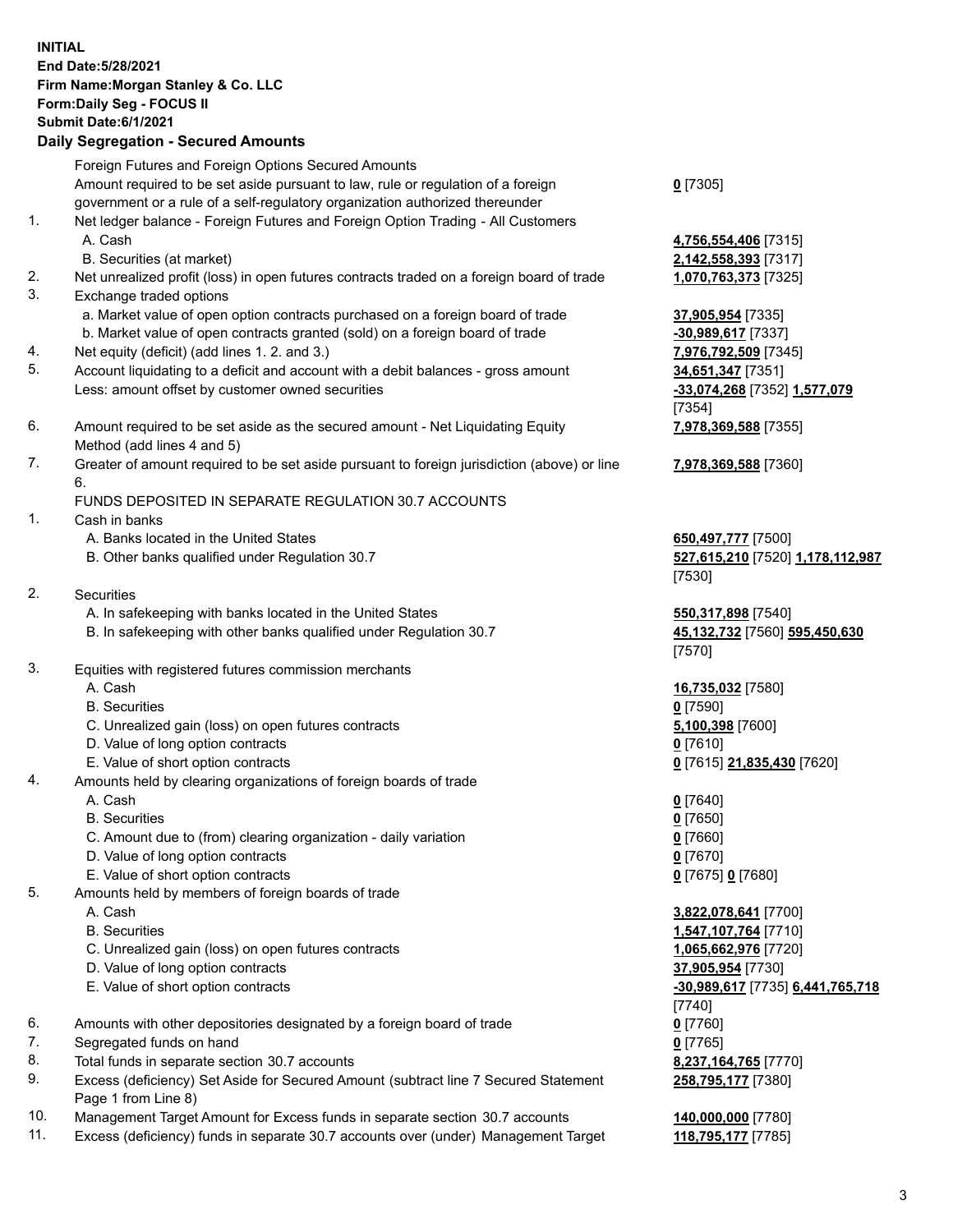|     | <b>INITIAL</b><br>End Date: 5/28/2021<br>Firm Name: Morgan Stanley & Co. LLC<br>Form: Daily Seg - FOCUS II<br>Submit Date: 6/1/2021 |                                    |
|-----|-------------------------------------------------------------------------------------------------------------------------------------|------------------------------------|
|     | Daily Segregation - Segregation Statement                                                                                           |                                    |
|     | SEGREGATION REQUIREMENTS(Section 4d(2) of the CEAct)                                                                                |                                    |
| 1.  | Net ledger balance                                                                                                                  |                                    |
|     | A. Cash                                                                                                                             | 12,626,922,484 [7010]              |
|     | B. Securities (at market)                                                                                                           | 8,150,793,635 [7020]               |
| 2.  | Net unrealized profit (loss) in open futures contracts traded on a contract market                                                  | 4,633,497,059 [7030]               |
| 3.  | Exchange traded options                                                                                                             |                                    |
|     | A. Add market value of open option contracts purchased on a contract market                                                         | 845,291,930 [7032]                 |
|     | B. Deduct market value of open option contracts granted (sold) on a contract market                                                 | 408,397,788 [7033]                 |
| 4.  | Net equity (deficit) (add lines 1, 2 and 3)                                                                                         | 25,848,107,320 [7040]              |
| 5.  | Accounts liquidating to a deficit and accounts with                                                                                 |                                    |
|     | debit balances - gross amount                                                                                                       | 198,872,068 [7045]                 |
| 6.  | Less: amount offset by customer securities<br>Amount required to be segregated (add lines 4 and 5)                                  | -198,376,652 [7047] 495,416 [7050] |
|     | FUNDS IN SEGREGATED ACCOUNTS                                                                                                        | 25,848,602,736 [7060]              |
| 7.  | Deposited in segregated funds bank accounts                                                                                         |                                    |
|     | A. Cash                                                                                                                             | 3,380,958,912 [7070]               |
|     | B. Securities representing investments of customers' funds (at market)                                                              | $0$ [7080]                         |
|     | C. Securities held for particular customers or option customers in lieu of cash (at                                                 | 2,480,250,203 [7090]               |
|     | market)                                                                                                                             |                                    |
| 8.  | Margins on deposit with derivatives clearing organizations of contract markets                                                      |                                    |
|     | A. Cash                                                                                                                             | 14,475,473,204 [7100]              |
|     | B. Securities representing investments of customers' funds (at market)                                                              | $0$ [7110]                         |
|     | C. Securities held for particular customers or option customers in lieu of cash (at                                                 | 5,670,543,432 [7120]               |
|     | market)                                                                                                                             |                                    |
| 9.  | Net settlement from (to) derivatives clearing organizations of contract markets                                                     | -219,348,818 [7130]                |
| 10. | Exchange traded options                                                                                                             |                                    |
|     | A. Value of open long option contracts                                                                                              | 845,291,930 [7132]                 |
|     | B. Value of open short option contracts                                                                                             | <u>-408,397,788</u> [7133]         |
| 11. | Net equities with other FCMs                                                                                                        |                                    |
|     | A. Net liquidating equity                                                                                                           | 10,415,480 [7140]                  |
|     | B. Securities representing investments of customers' funds (at market)                                                              | 0 <sup>[7160]</sup>                |
|     | C. Securities held for particular customers or option customers in lieu of cash (at                                                 | $0$ [7170]                         |
|     | market)                                                                                                                             |                                    |
| 12. | Segregated funds on hand                                                                                                            | $0$ [7150]                         |
| 13. | Total amount in segregation (add lines 7 through 12)                                                                                | 26,235,186,555 [7180]              |
| 14. | Excess (deficiency) funds in segregation (subtract line 6 from line 13)                                                             | 386,583,819 [7190]                 |
| 15. | Management Target Amount for Excess funds in segregation                                                                            | 235,000,000 [7194]                 |
| 16. | Excess (deficiency) funds in segregation over (under) Management Target Amount                                                      | 151,583,819 [7198]                 |

16. Excess (deficiency) funds in segregation over (under) Management Target Amount Excess